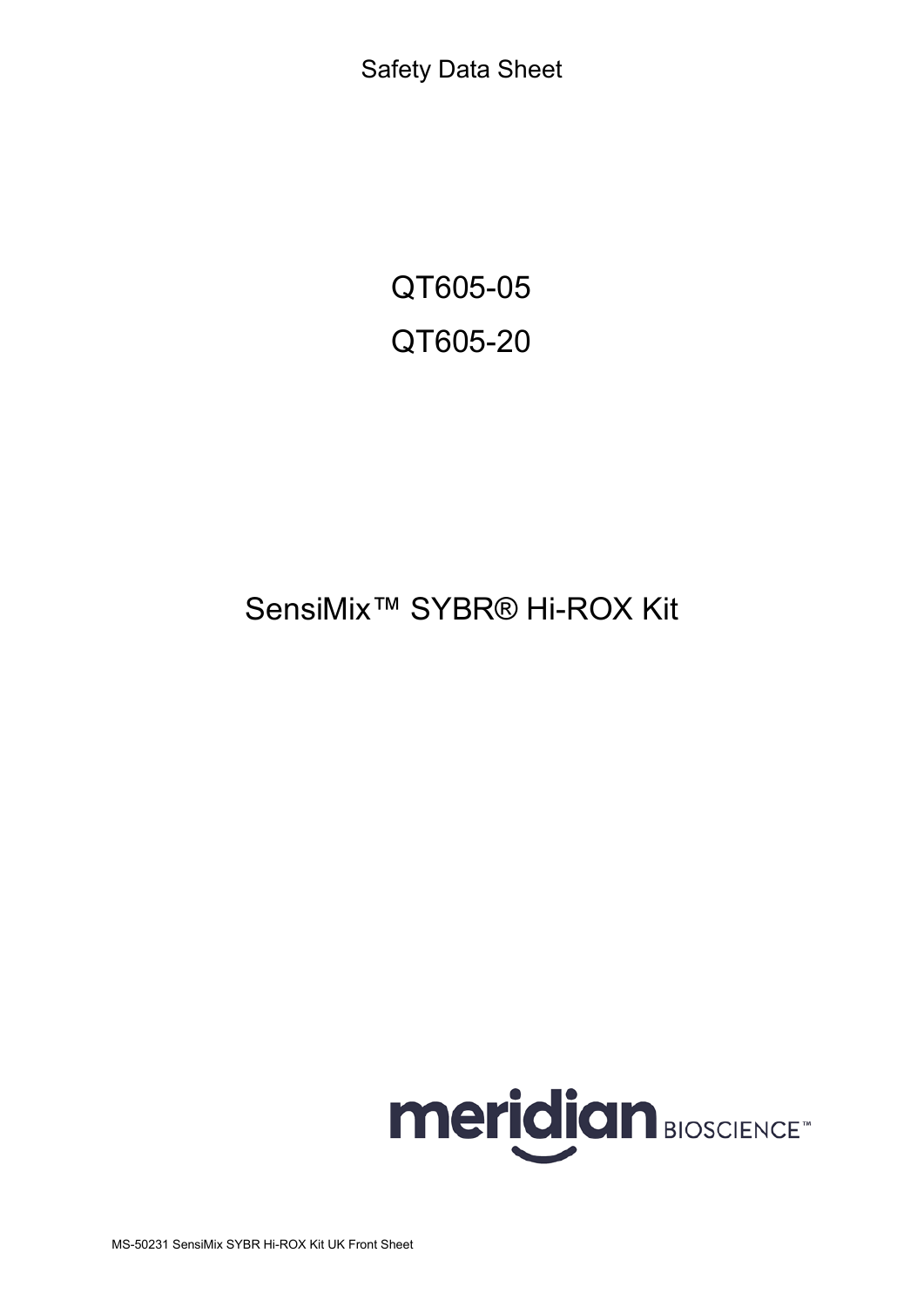

## **Safety Data Sheet**

according to Regulation (EC) No. 1907/2006 (REACH) with its amendment Regulation (EU) 2015/830 Date of original issue: 27/04/2020 Current revision: 27/07/2020 Version 1.1 Supersedes: 27/04/2020 Version 1.0

|       |                                                                                                                 | SECTION 1: Identification of the substance/mixture and of the company/undertaking                                          |  |  |
|-------|-----------------------------------------------------------------------------------------------------------------|----------------------------------------------------------------------------------------------------------------------------|--|--|
| $1.1$ | <b>Product identifier</b>                                                                                       |                                                                                                                            |  |  |
|       | Product form:                                                                                                   | Mixture                                                                                                                    |  |  |
|       | Product name:                                                                                                   | 2x SensiFAST™ SYBR® Hi-ROX Mix                                                                                             |  |  |
|       | CAS No.:                                                                                                        | N/A                                                                                                                        |  |  |
|       | EC No.:                                                                                                         | N/A                                                                                                                        |  |  |
|       | <b>REACH No.:</b>                                                                                               | A registration number is not available for this substance as the                                                           |  |  |
|       |                                                                                                                 | substance or its uses are exempted from registration, the annual                                                           |  |  |
|       |                                                                                                                 | tonnage does not require a registration or the registration is                                                             |  |  |
|       |                                                                                                                 | envisaged for a later registration deadline.                                                                               |  |  |
| $1.2$ | Relevant identified uses of the substance or mixture and uses advised against                                   |                                                                                                                            |  |  |
|       | <b>Relevant identified uses:</b>                                                                                | Product for analytical use                                                                                                 |  |  |
|       | Uses advised against:                                                                                           | Not described                                                                                                              |  |  |
| $1.3$ | Details of the supplier of the safety data sheet                                                                |                                                                                                                            |  |  |
|       | Bioline Reagents Ltd, part of Meridian Bioscience                                                               |                                                                                                                            |  |  |
|       | Humber Road                                                                                                     | Phone: +44 (0)20 8830 5300                                                                                                 |  |  |
|       | London                                                                                                          | Fax: +44 (0)20 8452 2822                                                                                                   |  |  |
|       | NW <sub>2</sub> 6EW                                                                                             | E-mail: mbi.tech@meridianlifescience.com                                                                                   |  |  |
|       | United Kingdom                                                                                                  |                                                                                                                            |  |  |
| 1.4   | <b>Emergency telephone number</b>                                                                               |                                                                                                                            |  |  |
|       | Emergency number:                                                                                               | +44 (0)1865 407 333 - English speaking (24 hours, 7 days)                                                                  |  |  |
|       | Contact:                                                                                                        | CareChem 24                                                                                                                |  |  |
|       | <b>SECTION 2: Hazards identification</b>                                                                        |                                                                                                                            |  |  |
| 2.1   | <b>Classification of the substance or mixture</b>                                                               |                                                                                                                            |  |  |
|       | 2x SensiFAST™ SYBR® Hi-ROX Mix                                                                                  |                                                                                                                            |  |  |
|       | Classification according to Regulation (EC) No 1272/2008                                                        |                                                                                                                            |  |  |
|       | Chronic aquatic toxicity (Category 1), H410                                                                     |                                                                                                                            |  |  |
| 2.2   | <b>Label elements</b>                                                                                           |                                                                                                                            |  |  |
|       |                                                                                                                 | According to CLP (GHS) inner packages must be only labelled with symbol(s) and product identificator (EU 1272/2008 Annex I |  |  |
|       | $-1.5.1.2$ ).                                                                                                   |                                                                                                                            |  |  |
|       | Harmful chemicals/mixtures with signal word: WARNING must not be labelled with H and P phrases until 125 mL (EU |                                                                                                                            |  |  |
|       | 1272/2008 Annex I - 1.5.2).                                                                                     |                                                                                                                            |  |  |
|       | 2x SensiFAST™ SYBR® Hi-ROX Mix                                                                                  |                                                                                                                            |  |  |
|       | Labelling according Regulation (EC) No 1272/2008                                                                |                                                                                                                            |  |  |
|       |                                                                                                                 |                                                                                                                            |  |  |

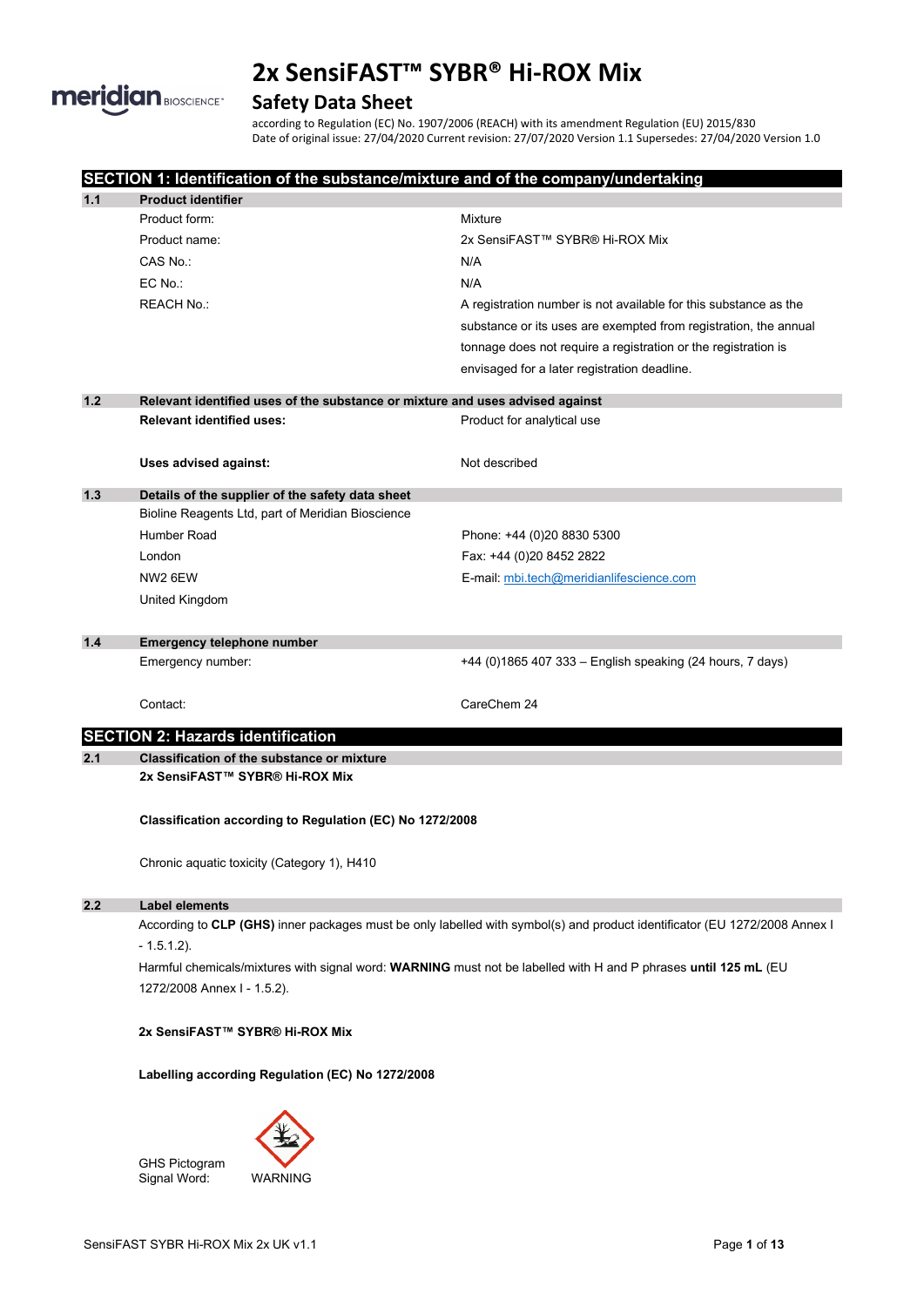

### **Safety Data Sheet**

according to Regulation (EC) No. 1907/2006 (REACH) with its amendment Regulation (EU) 2015/830 Date of original issue: 27/04/2020 Current revision: 27/07/2020 Version 1.1 Supersedes: 27/04/2020 Version 1.0

| Hazard Statements (CLP)                             | Precautionary Statements (CLP) |
|-----------------------------------------------------|--------------------------------|
| H410 - Very toxic to aquatic life with long lasting | None.                          |
| effects                                             |                                |

### **2.3 Other hazards**

**Possible hazards from physicochemical properties:**

Some hazards associated with individual components of this mixture are not relevant because the substances are present in concentrations below the GHS cut-off levels, change of physical state or because the mixture/ solution is buffered to pH 4-9 (see GHS Directive 1272/2008/EC Annex I, chapter 3.2.3.1.2.).

This substance/mixture contains no components considered to be either persistent, bioaccumulative and toxic (PBT), or very persistent and very bioaccumulative (vPvB) at levels of 0.1% or higher.

### **SECTION 3: Composition/information on ingredients**

### **3.1/3.2 Substance or Mixture**

### **2x SensiFAST™ SYBR® Hi-ROX Mix**

| Name, synonyms and           | Product Identifier                        | Composition | Classification according to  |
|------------------------------|-------------------------------------------|-------------|------------------------------|
| formulae                     |                                           |             | Regulation (EC) No.          |
|                              |                                           |             | 1272/2008 (CLP)              |
| $t-$                         | (CAS No.) 9002-93-1                       | < 0.02%     | Acute Tox. 4; Skin Irrit. 2; |
| Octylphenoxypolyethoxyet     | (EC No.) 618-344-0                        |             | Eye Dam. 1; Aquatic          |
| $hanol4-(1,1,3,3-$           |                                           |             | Acute 1; Aquatic Chronic     |
| Tetramethylbutyl)phenylpo    | p-tertiary-Octylphenoxy polyethyl alcohol |             | 1; H302, H315, H318,         |
| lyethylene                   | Included in the Candidate List of         |             | H400, H410 M-Factor -        |
| Glycol Polyethylene glycol   | Substances of Very High                   |             | Aquatic Acute: 10            |
| tert-octylphenyl ether       | Concern (SVHC) according to Regulation    |             |                              |
| (C2H4O) <sub>n</sub> C14H22O | (EC) No. 1907/2006 (REACH)                |             |                              |
| Glycerol,                    | (CAS No.) 56-81-5                         | $< 5\%$     | Not a hazardous              |
| 1,2,3-Propanetriol           | (EC No.) 200-289-5                        |             | substance or mixture         |
| Glycerin                     |                                           |             |                              |
| C3H8O3                       |                                           |             |                              |

### **3.3 Remarks**

List of H, EUR and P phrases: see section 16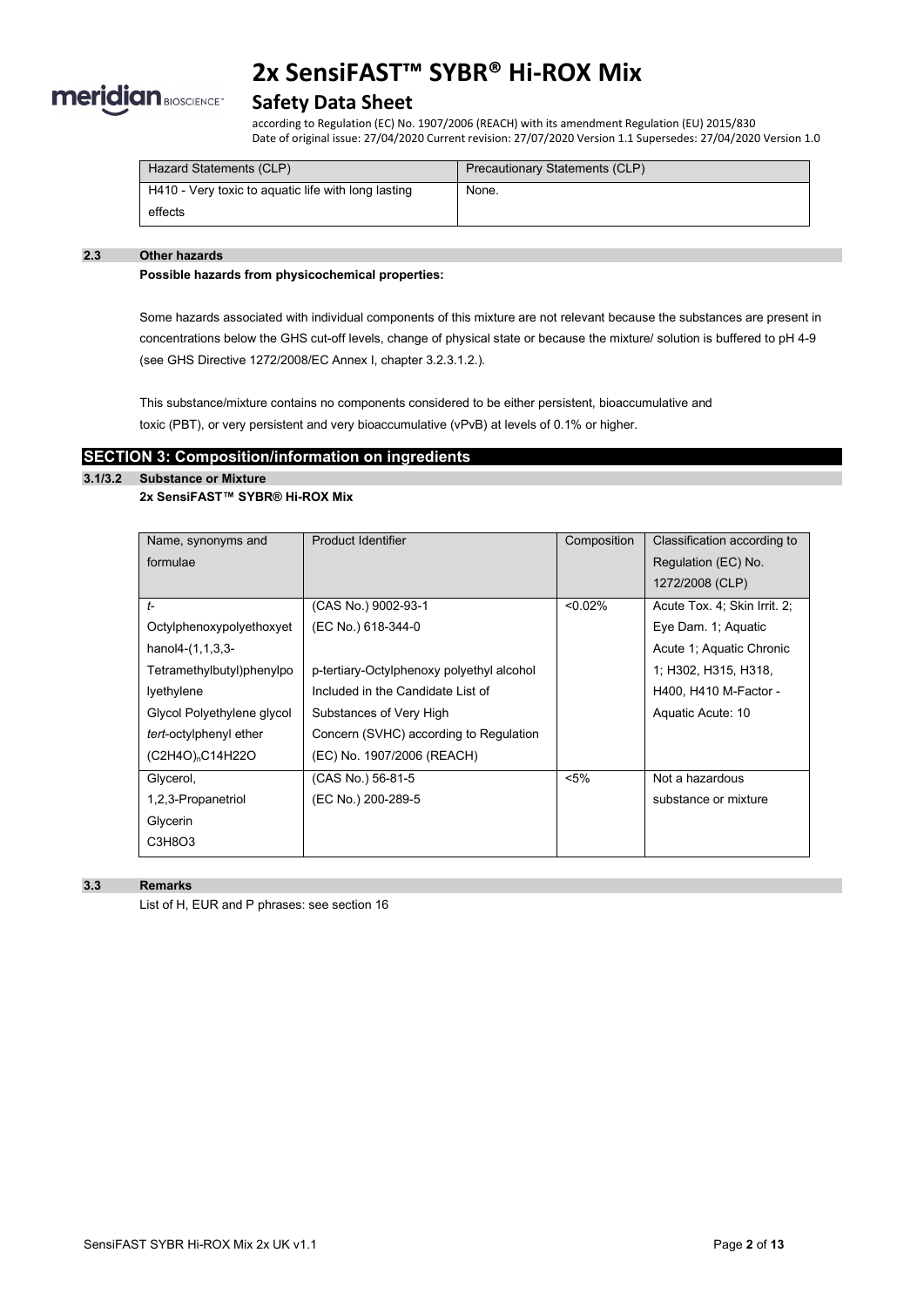

### **Safety Data Sheet**

according to Regulation (EC) No. 1907/2006 (REACH) with its amendment Regulation (EU) 2015/830 Date of original issue: 27/04/2020 Current revision: 27/07/2020 Version 1.1 Supersedes: 27/04/2020 Version 1.0

### **SECTION 4: First aid measures**

### **4.1 Description of first aid measures**

| First-aid measures general            | If necessary consult a physician. Show this safety data sheet to the medical   |  |
|---------------------------------------|--------------------------------------------------------------------------------|--|
|                                       | professional in attendance.                                                    |  |
| First-aid measures after inhalation   | Remove to fresh air, keep the patient warm and provide resuscitation if        |  |
|                                       | necessary. If symptoms develop, obtain medical attention.                      |  |
| First-aid measures after skin contact | Remove contaminated clothing. Rinse the affected skin or mucous                |  |
|                                       | membrane thoroughly under running water. (If possible) use soap.               |  |
| First-aid measures after eye contact  | After contact with the eyes rinse thoroughly with plenty of water for at least |  |
|                                       | 15 minutes with the eyelid wide open.                                          |  |
| First-aid measures after ingestion    | Do NOT induce vomiting. Never give anything by mouth to an unconscious         |  |
|                                       | person. Rinse mouth and drink plenty of water.                                 |  |

#### **4.2 Most important symptoms and effects, both acute and delayed**

The most important known symptoms and effects are described in the labelling section 2.2 and/or in section 11 Not expected to present a significant hazard under anticipated conditions of normal use. May cause slight irritation to eyes.

### **4.3 Indication of any immediate medical attention and special treatment needed**

No additional recommendations.

### **SECTION 5: Firefighting measures**

### **5.1 Extinguishing media**

Fire extinguishers appropriate to the fire classification, and, if applicable, a fire blanket must be available in a prominent location in the work area.

| Suitable extinguishing media   | All extinguishers like FOAM, WATER SPRAY, DRY POWDER, CARBON |  |
|--------------------------------|--------------------------------------------------------------|--|
|                                | DIOXIDE can be used.                                         |  |
| Unsuitable extinguishing media | None known.                                                  |  |

### **5.2 Special hazards arising from the substance or mixture**

| Fire Hazard                         | Not flammable.                                                            |
|-------------------------------------|---------------------------------------------------------------------------|
|                                     |                                                                           |
| Hazardous decomposition products in | Carbon oxides, Nitrogen oxides, Hydrogen chloride gas, Phosphorus oxides, |
| case of fire                        | Potassium oxides, Magnesium oxide, Sulphur oxides, Hydrogen sulfide gas,  |
|                                     | Lithium oxides.                                                           |

### **5.3 Advice for firefighters**

| Firefighting instructions      | Product package burns like paper or plastic.                                   |  |
|--------------------------------|--------------------------------------------------------------------------------|--|
|                                | Spray any vapours released with water.                                         |  |
|                                | Retain fire water where possible.                                              |  |
| Protection during firefighting | Protective breathing apparatus, independent of the ambient air (isolated       |  |
|                                | equipment), and sealed protective clothing is necessary in the event of large- |  |
|                                | scale formation of toxic substances.                                           |  |

#### **5.4 Additional Information**

None.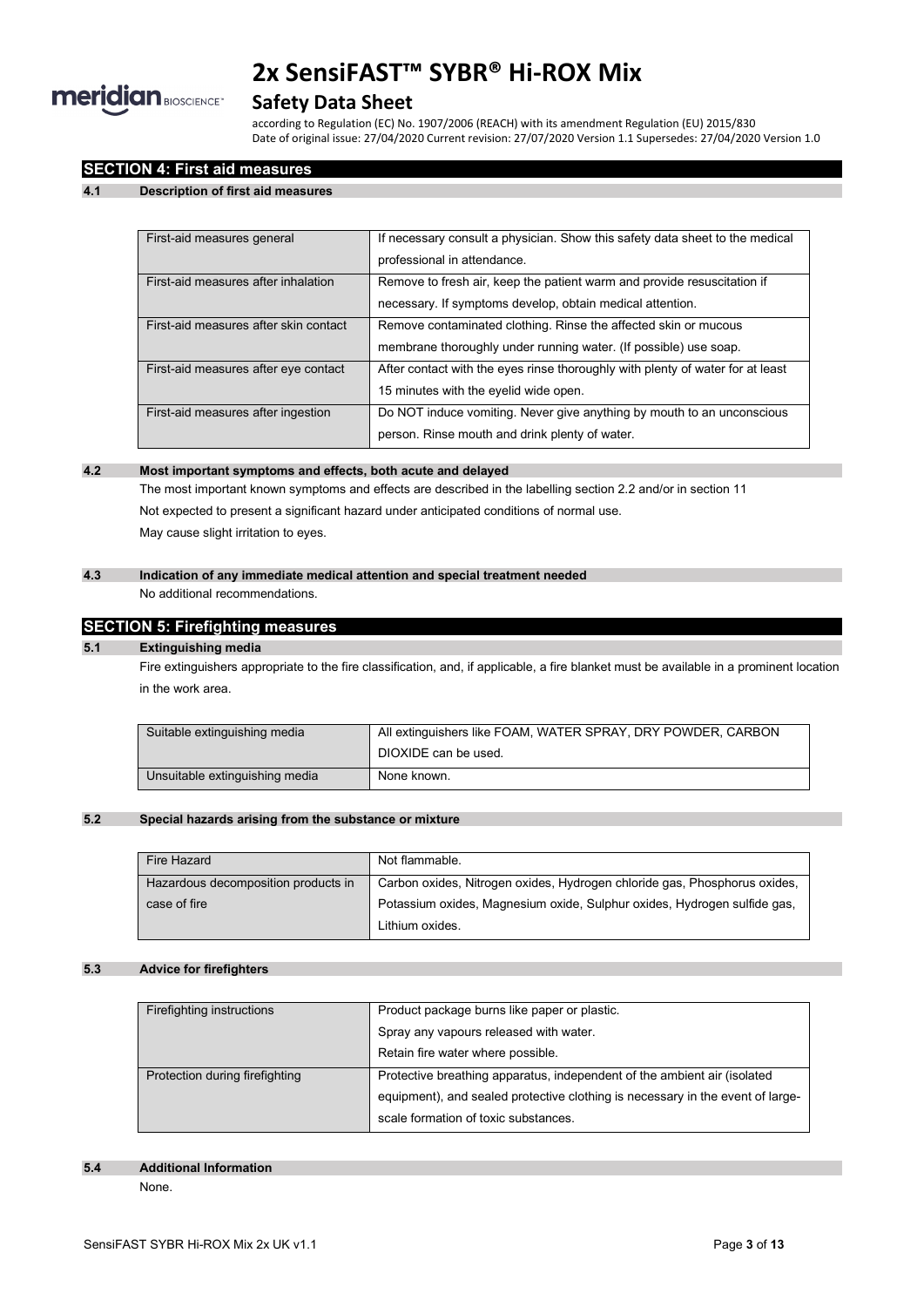

### **Safety Data Sheet**

according to Regulation (EC) No. 1907/2006 (REACH) with its amendment Regulation (EU) 2015/830 Date of original issue: 27/04/2020 Current revision: 27/07/2020 Version 1.1 Supersedes: 27/04/2020 Version 1.0

### **SECTION 6: Accidental release measures**

### **6.1 Personal precautions, protective equipment and emergency procedures**

| For non-emergency personnel | Evacuate unnecessary personnel.                                            |  |
|-----------------------------|----------------------------------------------------------------------------|--|
|                             | Avoid breathing vapours, mist or gas.                                      |  |
|                             | Avoid contact with skin, eyes and clothing.                                |  |
|                             | Regular staff training is necessary, indicating hazards and precautions on |  |
|                             | the basis of operating instructions.                                       |  |
|                             | Restrictions on activity must be observed.                                 |  |
| For emergency responders    | Wear suitable protective equipment as defined in section 8.2               |  |
|                             | Prevent further leakage or spillage if safe to do so.                      |  |
|                             | Avoid release of materials into the environment.                           |  |

### **6.2 Environmental precautions**

Notify authorities if large amounts of the product enters sewers or public waters.

### **6.3 Methods and material for containment and cleaning up**

| Small Scale release | Make use of general chemical spill kit or other absorbent material.          |  |
|---------------------|------------------------------------------------------------------------------|--|
|                     | Clean any contaminated equipment and floors with plenty of water.            |  |
|                     | Collect small amounts of leaked liquid and dispose via appropriate chemical  |  |
|                     | waste stream.                                                                |  |
| Large Scale release | Bind any escaping liquid with inert absorbent material (sand, vermiculite or |  |
|                     | similar).                                                                    |  |
|                     | Block/ prevent liquid entering any open drain.                               |  |
|                     | Collect contaminated materials and dispose in accordance to local            |  |
|                     | regulations for the disposal of hazardous chemicals.                         |  |

### **6.4 Reference to other sections**

SECTION 5.4: Additional fire precautions. SECTION 8: Exposure controls/personal protection. SECTION 13: Disposal considerations.

### **SECTION 7: Handling and storage**

### **7.1 Precautions for safe handling**

| Precautions for safe handling | Handling in accordance with the instructions supplied with the product. |  |
|-------------------------------|-------------------------------------------------------------------------|--|
|                               | Provide adequate ventilation.                                           |  |
|                               | Avoid breathing vapours, mist or gas.                                   |  |
|                               | Avoid contact with skin, eyes and clothing.                             |  |
| Hygiene measures              | Handle in accordance with good industrial hygiene and safety practice.  |  |
|                               | Take off contaminated clothing and wash before reuse.                   |  |
|                               | Wash hands and other exposed areas with mild soap and water before      |  |
|                               | eating, drinking or smoking and when leaving work.                      |  |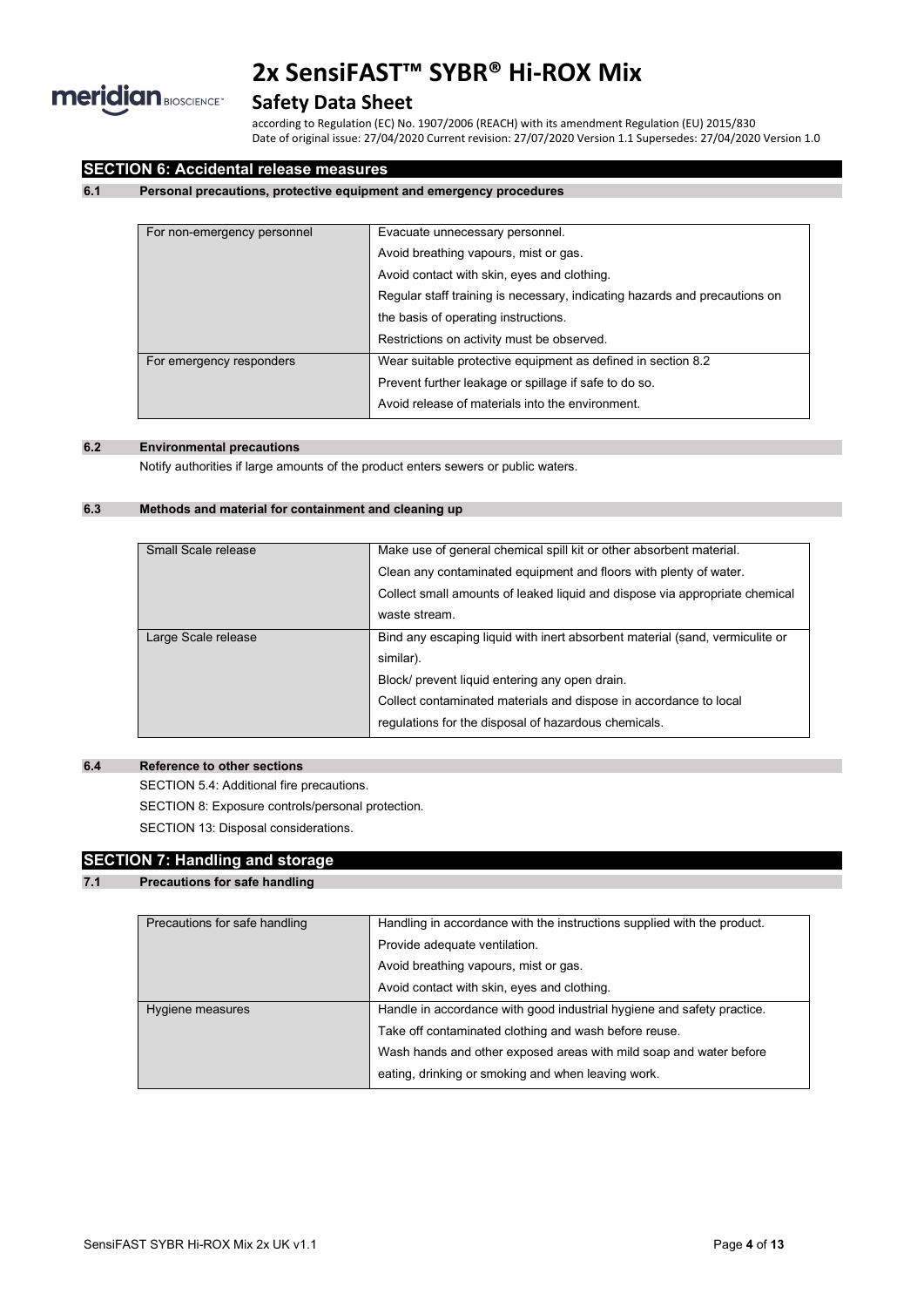

## **Safety Data Sheet**

according to Regulation (EC) No. 1907/2006 (REACH) with its amendment Regulation (EU) 2015/830 Date of original issue: 27/04/2020 Current revision: 27/07/2020 Version 1.1 Supersedes: 27/04/2020 Version 1.0

### **7.2 Conditions for safe storage, including any incompatibilities**

| Storage conditions                                                                                | Keep only in the original container.                          |  |
|---------------------------------------------------------------------------------------------------|---------------------------------------------------------------|--|
|                                                                                                   | Store in a cool well ventilated place out of direct sunlight. |  |
|                                                                                                   | Keep container closed when not in use.                        |  |
|                                                                                                   | Hygroscopic.                                                  |  |
| Store separately from: Bases, Oxidizing agents, Reducing agents, Alkali<br>Incompatible materials |                                                               |  |
|                                                                                                   | metals, Strong acids, Acid chlorides, Phosphorus halides.     |  |

### **7.3 Specific end use(s)**

Apart from the uses mentioned in section 1.2 no other specific uses are stipulated.

### **SECTION 8: Exposure controls/personal protection**

### **8.1 Control parameters**

| Glycerol       |                                                        |                                          |  |  |
|----------------|--------------------------------------------------------|------------------------------------------|--|--|
| United Kingdom | WEL TWA (mg/m <sup>3</sup> )                           | 10 mg/m $3$                              |  |  |
| United Kingdom | WEL TWA (ppm)                                          | N/A                                      |  |  |
| United Kingdom | WEL STEL $(mg/m3)$                                     | N/A                                      |  |  |
| United Kingdom | WEL STEL (ppm)                                         | N/A                                      |  |  |
| United Kingdom | Remark (WEL)                                           | Where no specific short-term exposure    |  |  |
|                |                                                        | limit is listed, a figure three          |  |  |
|                |                                                        | times the long-term exposure should be   |  |  |
|                |                                                        | used.                                    |  |  |
|                | 4-(1,1,3,3-Tetramethylbutyl)phenyl polyethylene glycol |                                          |  |  |
| United Kingdom | WEL TWA $(mg/m3)$                                      | N/A                                      |  |  |
| United Kingdom | WEL TWA (ppm)                                          | N/A                                      |  |  |
| United Kingdom | WEL STEL (mg/m <sup>3</sup> )                          | N/A                                      |  |  |
| United Kingdom | WEL STEL (ppm)                                         | N/A                                      |  |  |
| United Kingdom | Remark (WEL)                                           | Contains no substances with occupational |  |  |
|                |                                                        | exposure limit values.                   |  |  |

### **8.2 Exposure controls**

| Appropriate engineering controls: | Good ventilation or extraction system in the room, floor resistant to      |
|-----------------------------------|----------------------------------------------------------------------------|
|                                   | chemicals and washing facilities available.                                |
| General controls                  | Avoid all unnecessary exposure.                                            |
|                                   | Handle in accordance with good industrial hygiene and safety practice.     |
| Respiratory protection            | Respiratory protection not normally required.                              |
|                                   | For nuisance exposures or if risk assessment requires, use type OV/AG (US) |
|                                   | or type ABEK (EU EN 14387) respirator cartridges. Use respirators and      |
|                                   | components tested and approved under appropriate government standards      |
|                                   | such as NIOSH (US) or CEN (EU).                                            |
| Eye protection                    | Use equipment for eye protection tested and approved under appropriate     |
|                                   | government standards such as NIOSH (US) or EN166 (EU) with integrated      |
|                                   | side shields or wrap-around protection.                                    |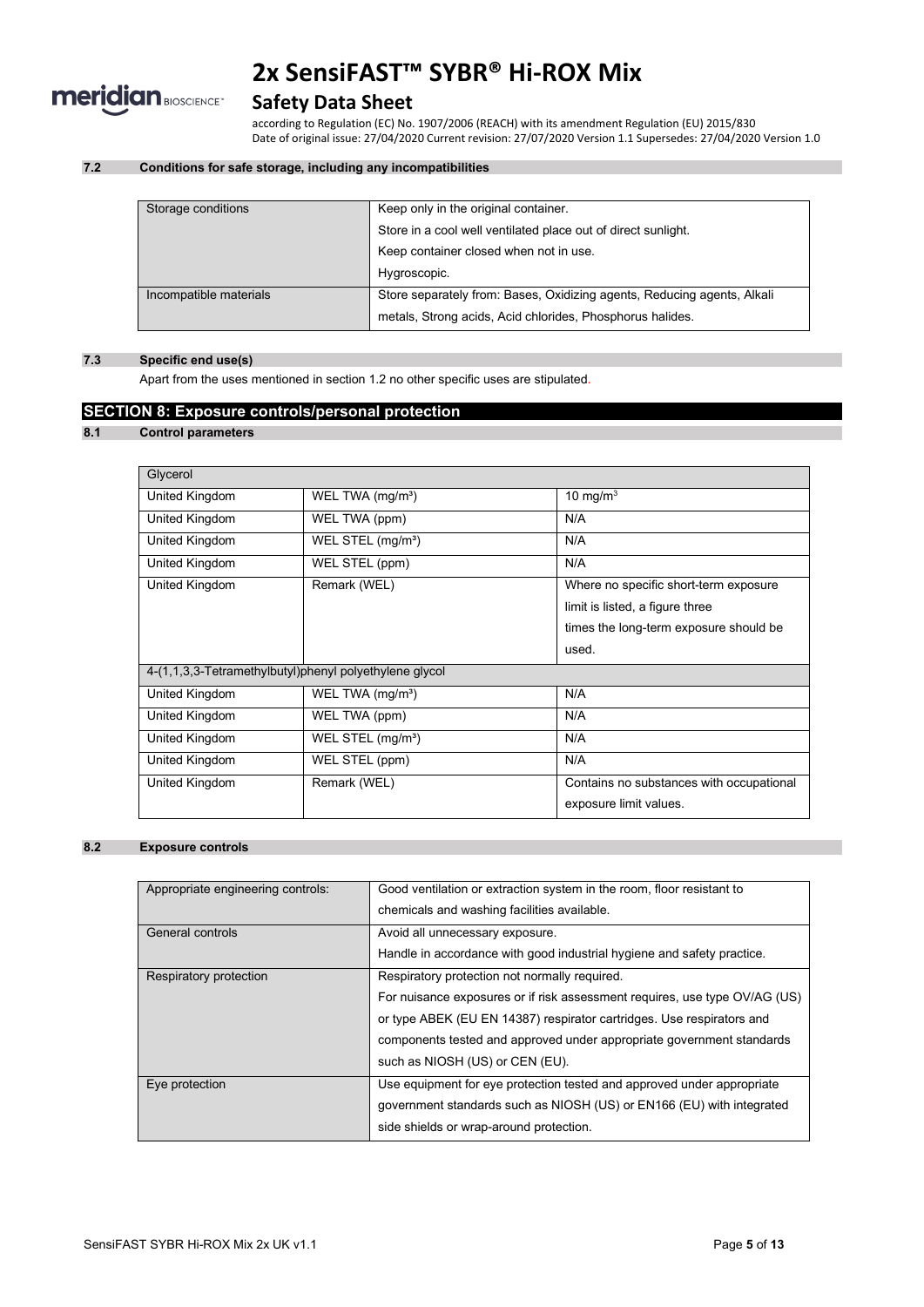

## **Safety Data Sheet**

according to Regulation (EC) No. 1907/2006 (REACH) with its amendment Regulation (EU) 2015/830 Date of original issue: 27/04/2020 Current revision: 27/07/2020 Version 1.1 Supersedes: 27/04/2020 Version 1.0

| Hand protection          | Handle with gloves.                                                           |
|--------------------------|-------------------------------------------------------------------------------|
|                          | Gloves must be inspected prior to use. Use proper glove removal technique     |
|                          | (without touching glove's outer surface) to avoid skin contact with this      |
|                          | product.                                                                      |
|                          | Wear protective gloves that satisfy the specifications of EU Directive        |
|                          | 89/686/EEC and the standard EN374 derived from it.                            |
|                          | Exact breakthrough times to be found through the manufacturer of the          |
|                          | protective gloves and must be observed.                                       |
|                          | Gloves should be removed and replaced if there are any signs of               |
|                          | degradation or breakthrough.                                                  |
|                          |                                                                               |
|                          | If used in solution, or mixed with other substances, and under conditions     |
|                          | which differ from EN374, contact the supplier of the CE approved gloves.      |
| Skin and body protection | Long sleeved protective clothing.                                             |
| Thermal protection       | Not required for normal conditions of use.                                    |
| Other information        | Eating, drinking, smoking, taking snuff and storage of food in work areas and |
|                          | at outdoor workplaces is prohibited. Avoid contact with the skin, eyes and    |
|                          | clothing. Rinse any clothing on which the substance has been spilled, and     |
|                          | soak it in water. Wash hands thoroughly with soap and water when stopping     |
|                          | work and before eating.                                                       |

These recommendations are advisory only and must be evaluated by an industrial hygienist and safety officer familiar with the specific situation of anticipated use by our customers. It should not be construed as offering an approval for any specific use scenario.

## **SECTION 9: Physical and chemical properties**

### **9.1 Information on basic physical and chemical properties**

| 2x SensiFAST™ SYBR® Hi-ROX Mix              |                           |
|---------------------------------------------|---------------------------|
| Physical state:                             | Liquid                    |
| Colour:                                     | Colourless                |
| Molecular Mass:                             | No data available         |
| Odour:                                      | Odourless                 |
| Odour threshold:                            | No data available         |
| pH:                                         | No data available         |
| Relative evaporation rate (butylacetate=1): | No data available         |
| Melting point:                              | No data available         |
| Freezing point:                             | No data available         |
| Boiling point:                              | No data available         |
| Flash point:                                | No data available         |
| Auto-ignition temperature:                  | No data available         |
| Decomposition temperature:                  | No data available         |
| Flammability (solid, gas):                  | Not applicable            |
| Vapour pressure:                            | No data available         |
| Relative vapour density at 20 °C:           | No data available         |
| Relative density:                           | ~1.0 $g/cm^3$ (Water = 1) |
| Solubility:                                 | No data available         |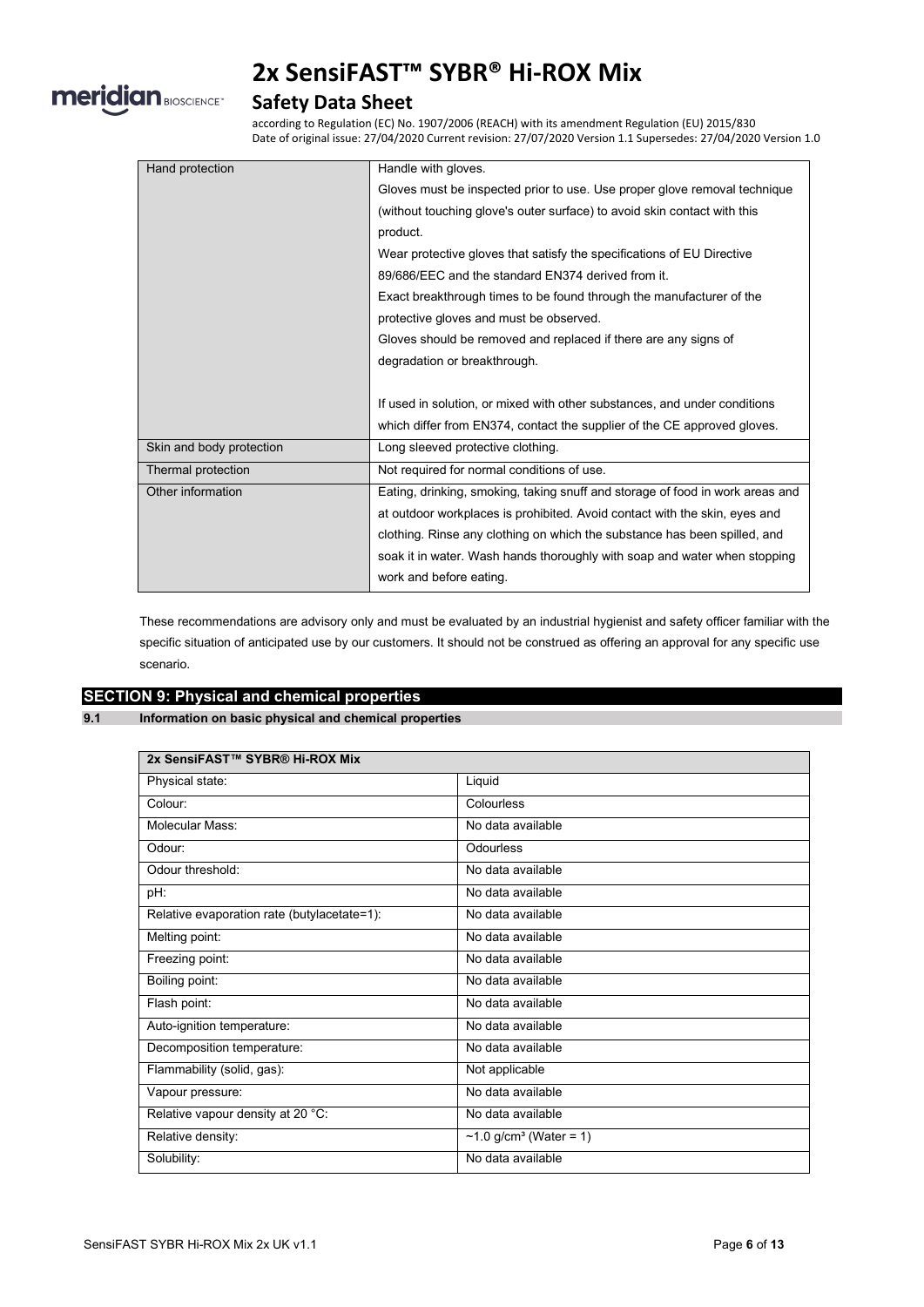

### **Safety Data Sheet**

according to Regulation (EC) No. 1907/2006 (REACH) with its amendment Regulation (EU) 2015/830 Date of original issue: 27/04/2020 Current revision: 27/07/2020 Version 1.1 Supersedes: 27/04/2020 Version 1.0

| Log Pow:              | No data available |
|-----------------------|-------------------|
| Viscosity, kinematic: | No data available |
| Viscosity, dynamic:   | No data available |
| Oxidising properties: | No data available |
| Explosive properties: | No data available |
| Explosive limits:     | No data available |

### **9.2 Other information**

Data for the other parameters of the mixtures are not available, because no registration and no chemical safety report is required.

**Relevant Properties of Substance Group**: None

**SECTION 10: Stability and reactivity 10.1 Reactivity** Stable under normal conditions. **10.2 Chemical stability** Stable under recommended conditions. **10.3 Possibility of hazardous reactions** None known. **10.4 Conditions to avoid** Extremely high or low temperatures. **10.5 Incompatible materials** Bases, Oxidizing agents, Reducing agents, Alkali metals, Strong acids, Acid chlorides, Phosphorus halides. **10.6 Hazardous decomposition products**

Hazardous decomposition products formed under fire conditions – Carbon oxides, Nitrogen oxides, Hydrogen chloride gas, Phosphorus oxides, Potassium oxides, Magnesium oxide, Sulphur oxides, Hydrogen sulfide gas, Lithium oxides.

In the event of fire: see section 5

## **SECTION 11: Toxicological information**

### **11.1 Information on toxicological effects**

| Glycerol                        |                             |
|---------------------------------|-----------------------------|
| LD50 oral rat                   | 12,600 mg/kg                |
| LC50 inhalation rat 4hr         | $>2.75$ mg/l                |
| LD50 Dermal rabbit              | 10,000 mg/kg                |
| LD50 Dermal guinea pig          | 56750 mg/kg                 |
| <b>TSCA Inventory:</b>          | Listed (1,2,3-Propanetriol) |
| California Proposition 65 List: | Not listed                  |
| Australia NICNAS:               | Not listed                  |
| Canada CEPA 1999:DSL:           | Not listed                  |
| Japan CSCL/PRTR:                | Not listed                  |
| Japan PDSCL:                    | Not listed                  |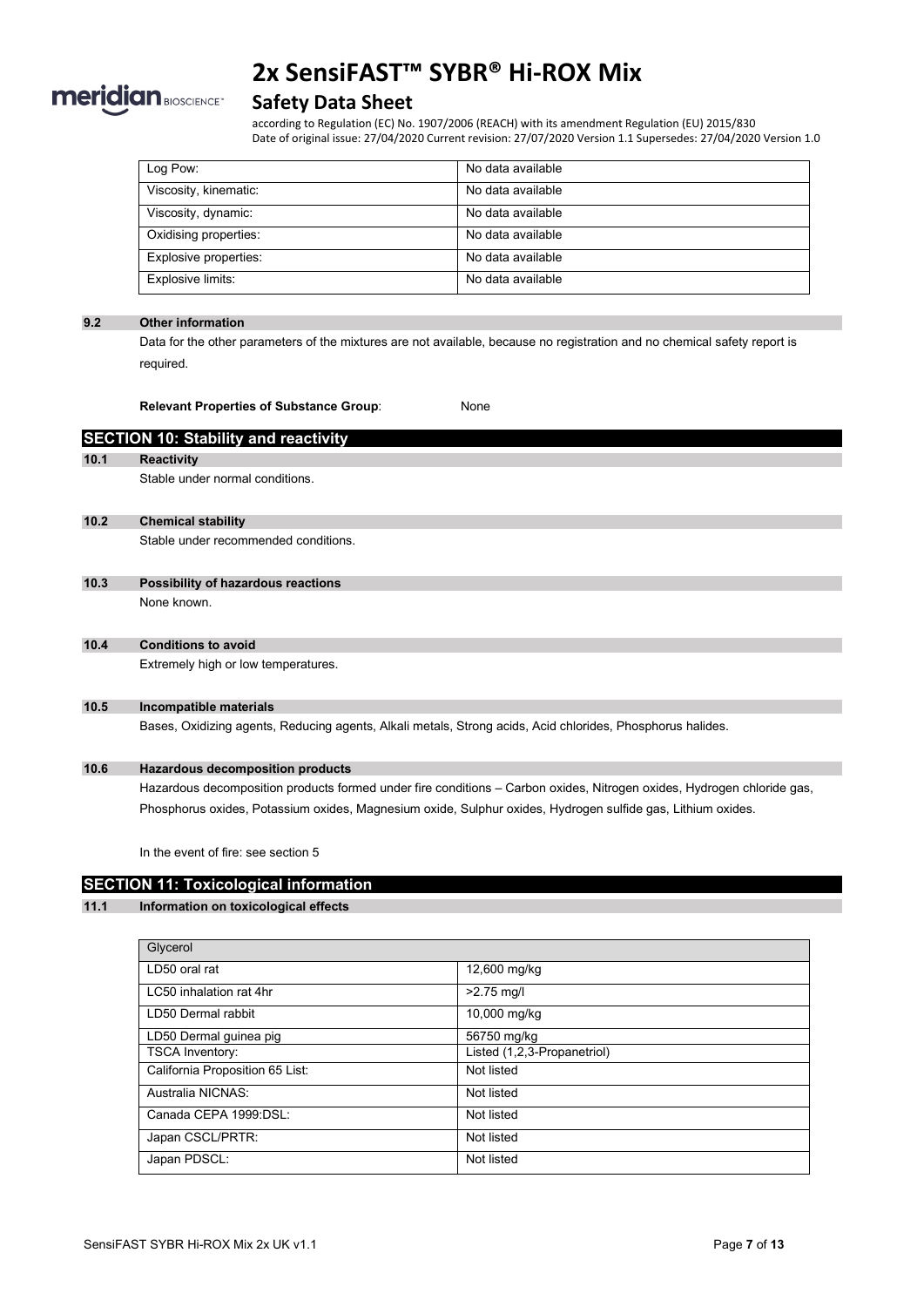

## **Safety Data Sheet**

according to Regulation (EC) No. 1907/2006 (REACH) with its amendment Regulation (EU) 2015/830 Date of original issue: 27/04/2020 Current revision: 27/07/2020 Version 1.1 Supersedes: 27/04/2020 Version 1.0

| Japan ISHL:                                            | Not listed    |  |
|--------------------------------------------------------|---------------|--|
| South Korea TCCA:                                      | Not listed    |  |
| Korea Exist.Chem.Inventory:                            | KE-29297      |  |
| RTECS:                                                 | MA8050000     |  |
| 4-(1,1,3,3-Tetramethylbutyl)phenyl polyethylene glycol |               |  |
| LD50 Dermal rabbit                                     | 3,000 mg/kg   |  |
| RTECS:                                                 | Not available |  |

Quantitative data on the toxicity of this product is not available.

| 2x SensiFAST™ SYBR® Hi-ROX Mix                   |                                                                      |
|--------------------------------------------------|----------------------------------------------------------------------|
| Acute toxicity                                   | Not classified.                                                      |
| Additional information                           | Based on available data, the classification criteria are not<br>met. |
| Skin corrosion/irritation                        | Not classified.                                                      |
| Additional information                           | Based on available data, the classification criteria are not<br>met. |
| Serious eye damage/irritation                    | Not classified                                                       |
| Additional information                           | Based on available data, the classification criteria are not<br>met. |
| Respiratory or skin sensitisation                | Not classified.                                                      |
| Additional information                           | Based on available data, the classification criteria are not<br>met. |
| Germ cell mutagenicity                           | Not classified.                                                      |
| Additional information                           | Based on available data, the classification criteria are not<br>met. |
| Carcinogenicity                                  | Not classified                                                       |
| Additional information                           | Based on available data, the classification criteria are not<br>met. |
| Reproductive toxicity                            | Not classified.                                                      |
| Additional information                           | Based on available data, the classification criteria are not<br>met. |
| Specific target organ toxicity (single exposure) | Not classified.                                                      |
| Additional information                           | Based on available data, the classification criteria are not<br>met  |
| Aspiration hazard                                | Not classified.                                                      |
| Additional information                           | Based on available data, the classification criteria are not<br>met. |
| Potential adverse human health effects and       | Not expected to present a significant hazard under                   |
| symptoms:                                        | anticipated conditions of normal use.                                |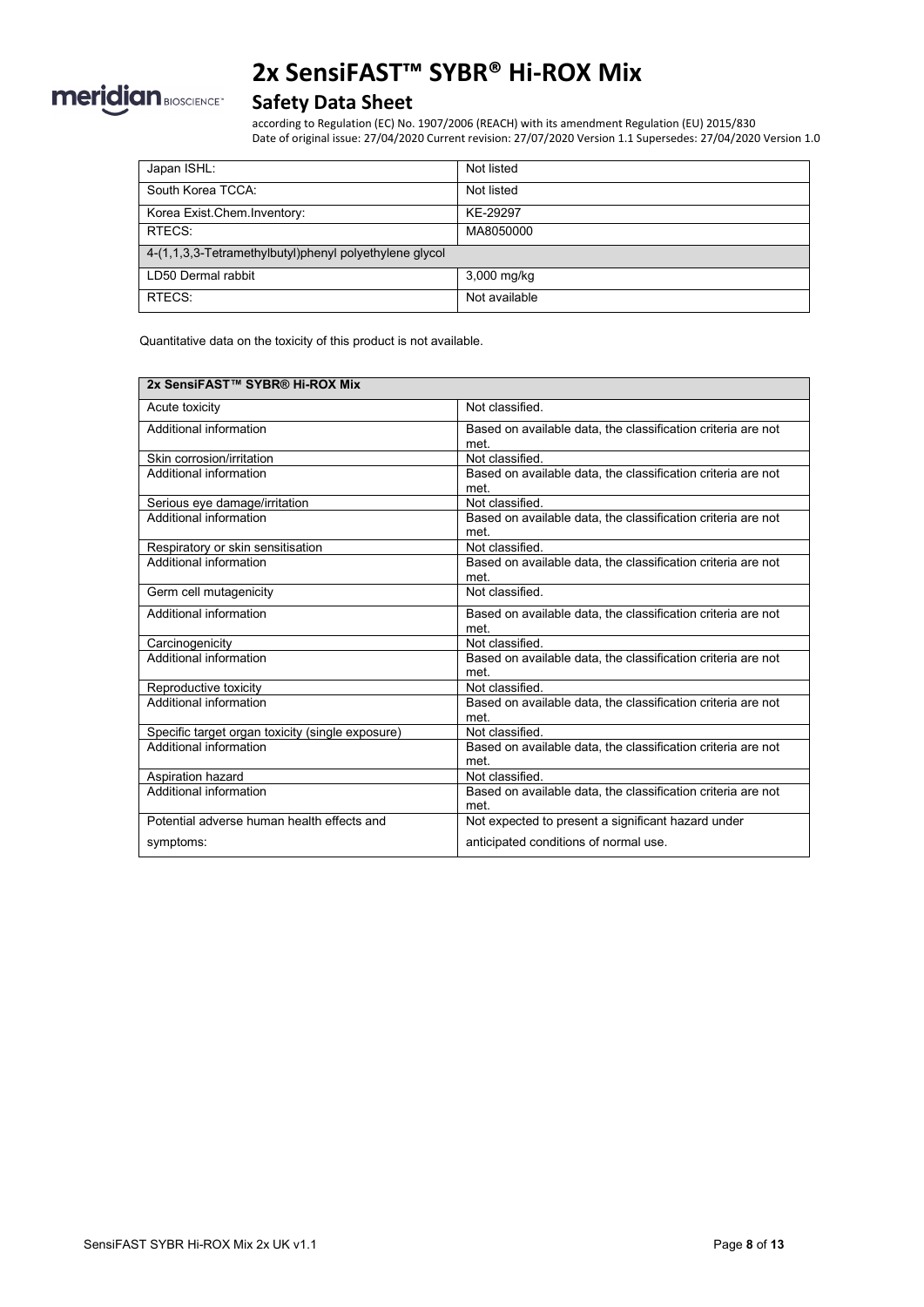

## **Safety Data Sheet**

according to Regulation (EC) No. 1907/2006 (REACH) with its amendment Regulation (EU) 2015/830 Date of original issue: 27/04/2020 Current revision: 27/07/2020 Version 1.1 Supersedes: 27/04/2020 Version 1.0

### **SECTION 12: Ecological information**

### **12.1 Toxicity**

| Glycerol                                               |                                                                  |
|--------------------------------------------------------|------------------------------------------------------------------|
| Ecology - Water                                        | Not Classified                                                   |
| LC50 - Fish (Salmo gairdneri) 96hr                     | 54,000 mg/l                                                      |
| LC50 - Bacteria, activated sludge                      | $> 1,000 \,\mathrm{mq/l}$                                        |
| EC50 - Daphnia (daphnia magna, locomotor effect)       | $> 10,000$ mg/l                                                  |
| 24hr                                                   |                                                                  |
| 4-(1,1,3,3-Tetramethylbutyl)phenyl polyethylene glycol |                                                                  |
| Ecology - Water                                        | Harmful to aquatic life with long lasting effects. Avoid contact |
|                                                        | of substance/mixture to environment.                             |
| LC50 – Fish Pimephales promelas (fathead minnow)       | $4 - 8.9$ mg/l                                                   |
| 96hr                                                   |                                                                  |
| LC50 - Daphnia magna (Water flea) 48hr                 | $18 - 26$ mg/l                                                   |

Environmental hazards must not be labelled with P phrases until 125 mL or 125 g (EU 1272/2008 Annex I - 1.5.2).

### **12.2 Persistence and degradability**

| Glycerol                                               |                   |  |
|--------------------------------------------------------|-------------------|--|
| Biodegradation                                         | No data available |  |
| 4-(1,1,3,3-Tetramethylbutyl)phenyl polyethylene glycol |                   |  |
| Biodegradation                                         | No data available |  |

### **12.3 Bioaccumulative potential**

| Glycerol                                               |                                     |  |
|--------------------------------------------------------|-------------------------------------|--|
| Bioconcentration factor (BCF REACH)                    | No additional information available |  |
| Log Pow                                                | $-1.76$                             |  |
| 4-(1,1,3,3-Tetramethylbutyl)phenyl polyethylene glycol |                                     |  |
| Bioconcentration factor (BCF REACH)                    | No additional information available |  |
| Log Pow                                                | No data available                   |  |

### **12.4 Mobility in soil**

| Glvcerol                                               |                      |
|--------------------------------------------------------|----------------------|
| Ecology - Soil                                         | Miscible with water. |
| 4-(1,1,3,3-Tetramethylbutyl)phenyl polyethylene glycol |                      |
| Ecology - Soil                                         | No data available.   |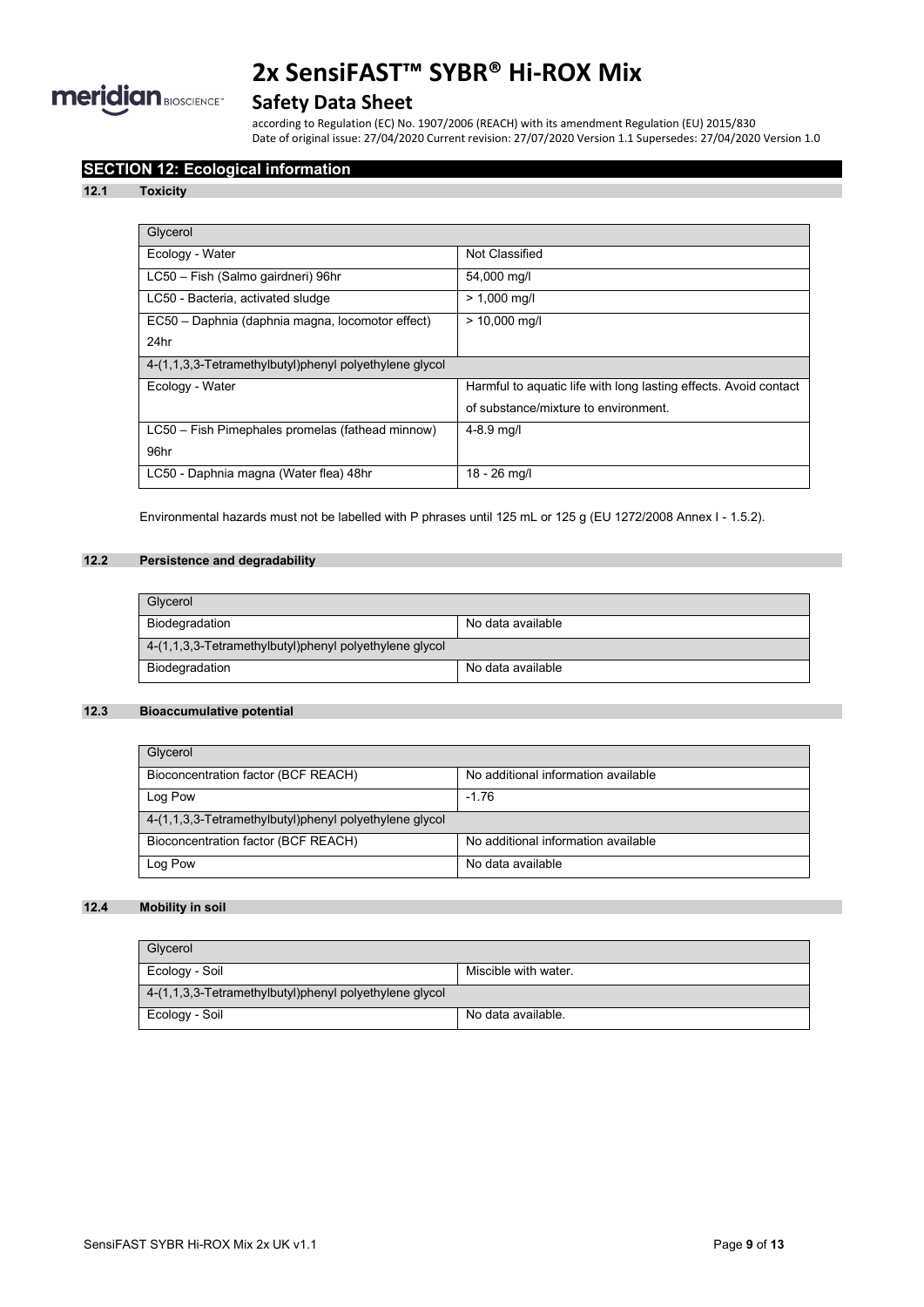

## **Safety Data Sheet**

according to Regulation (EC) No. 1907/2006 (REACH) with its amendment Regulation (EU) 2015/830 Date of original issue: 27/04/2020 Current revision: 27/07/2020 Version 1.1 Supersedes: 27/04/2020 Version 1.0

### **12.5 Results of PBT and vPvB assessment**

### **Glycerol**

| This substance/mixture does not meet the PBT criteria of REACH regulation, annex XIII  |
|----------------------------------------------------------------------------------------|
| This substance/mixture does not meet the vPvB criteria of REACH regulation, annex XIII |
| 4-(1,1,3,3-Tetramethylbutyl)phenyl polyethylene glycol                                 |
| This substance/mixture does not meet the PBT criteria of REACH regulation, annex XIII  |
| This substance/mixture does not meet the vPvB criteria of REACH regulation, annex XIII |

### **12.6 Other adverse effects**

| Glycerol                                               |
|--------------------------------------------------------|
| No additional information available.                   |
| 4-(1,1,3,3-Tetramethylbutyl)phenyl polyethylene glycol |
| Very toxic to aquatic life with long lasting effects.  |

### **SECTION 13: Disposal considerations**

### **13.1 Waste treatment methods**

| Waste disposal recommendations: | <b>Product</b>                                                             |
|---------------------------------|----------------------------------------------------------------------------|
|                                 | Offer surplus and non-recyclable solutions to a licensed disposal company. |
|                                 |                                                                            |
|                                 | Contaminated packaging                                                     |
|                                 | Dispose of as unused product.                                              |
|                                 |                                                                            |

### **SECTION 14: Transport information**

In accordance with ADR / RID / IMDG / IATA / ADN

### **14.1 UN number**

| UN-No. (ADR)  | 3082 |
|---------------|------|
| UN-No. (IMDG) | 3082 |
| UN-No. (IATA) | 3082 |
| UN-No. (ADN)  | 3082 |
| UN-No. (RID)  | 3082 |

### **14.2 UN proper shipping name**

| <b>Proper Shipping Name</b> | ENVIRONMENTALLY HAZARDOUS SUBSTANCE, LIQUID,       |
|-----------------------------|----------------------------------------------------|
|                             | N.O.S. (p-tertiary-Octylphenoxy polyethyl alcohol) |
| Proper Shipping Name (IMDG) | ENVIRONMENTALLY HAZARDOUS SUBSTANCE, LIQUID,       |
|                             | N.O.S. (p-tertiary-Octylphenoxy polyethyl alcohol) |
| Proper Shipping Name (IATA) | ENVIRONMENTALLY HAZARDOUS SUBSTANCE, LIQUID,       |
|                             | N.O.S. (p-tertiary-Octylphenoxy polyethyl alcohol) |
| Proper Shipping Name (ADN)  | ENVIRONMENTALLY HAZARDOUS SUBSTANCE, LIQUID,       |
|                             | N.O.S. (p-tertiary-Octylphenoxy polyethyl alcohol) |
| Proper Shipping Name (RID)  | ENVIRONMENTALLY HAZARDOUS SUBSTANCE, LIQUID,       |
|                             | N.O.S. (p-tertiary-Octylphenoxy polyethyl alcohol) |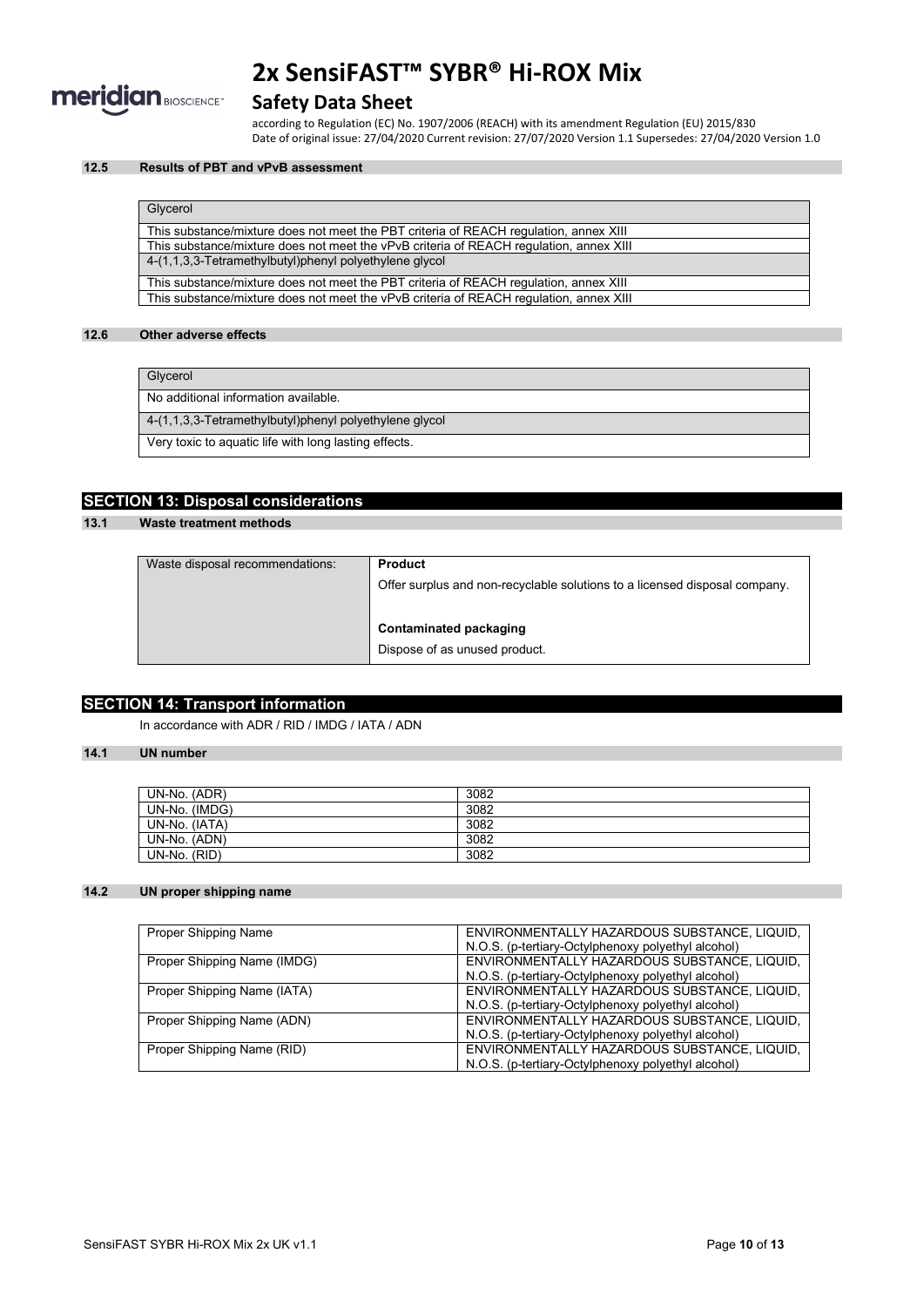

### **Safety Data Sheet**

according to Regulation (EC) No. 1907/2006 (REACH) with its amendment Regulation (EU) 2015/830 Date of original issue: 27/04/2020 Current revision: 27/07/2020 Version 1.1 Supersedes: 27/04/2020 Version 1.0

### **14.3 Transport hazard class(es)**

| Transport hazard class(es) (ADR)  |  |
|-----------------------------------|--|
| Transport hazard class(es) (IMDG) |  |
| Transport hazard class(es) (IATA) |  |
| Transport hazard class(es) (ADN)  |  |
| Transport hazard class(es) (RID)  |  |

### **14.4 Packing group**

| Packing group        | Ш |
|----------------------|---|
| Packing group (IMDG) | Ш |
| Packing group (IATA) | Ш |
| Packing group (ADN)  | Ш |
| Packing group (RID)  | Ш |

#### **14.5 Environmental hazards**

| Dangerous for the environment | ⊻es                                         |
|-------------------------------|---------------------------------------------|
| Marine pollutant              | Yes                                         |
| Other information             | ∘ available<br>No supplementary information |

### **14.6 Special precautions for user**

| Overland transport        | Not regulated |
|---------------------------|---------------|
| Transport by sea          | Not regulated |
| Air transport             | Not regulated |
| Inland waterway transport | Not regulated |
| Rail transport            | Not regulated |

### **14.7 Transport in bulk according to Annex II of MARPOL and the IBC Code**

Not applicable

### **SECTION 15: Regulatory information**

**15.1 Safety, health and environmental regulations/legislation specific for the substance or mixture Authorisations and/or restrictions on use:**

REACH - Candidate List of Substances of Very High Concern for Authorisation (Article 59) p-tertiary-Octylphenoxy polyethyl alcohol.

This product contains a substance listed on Annex XIV of the REACH Regulation (EC) Nr. 1907/2006.

Listed substance / Sunset Date: p-tertiary-Octylphenoxy polyethyl alcohol / 04.01.2021.

After the sunset date the use of this substance requires either an authorization or can only be used for exempted uses, e.g. use in scientific research and development which includes routine analytics or use as intermediate.

### **15.2 Chemical safety assessment**

**No chemical safety assessment has been carried out**

### **SECTION 16: Other Information**

### **16.1 Full text of H, EUH and P statements**

H410 Very toxic to aquatic life with long lasting effects.

**16.2 Training Advice**

Regular safety training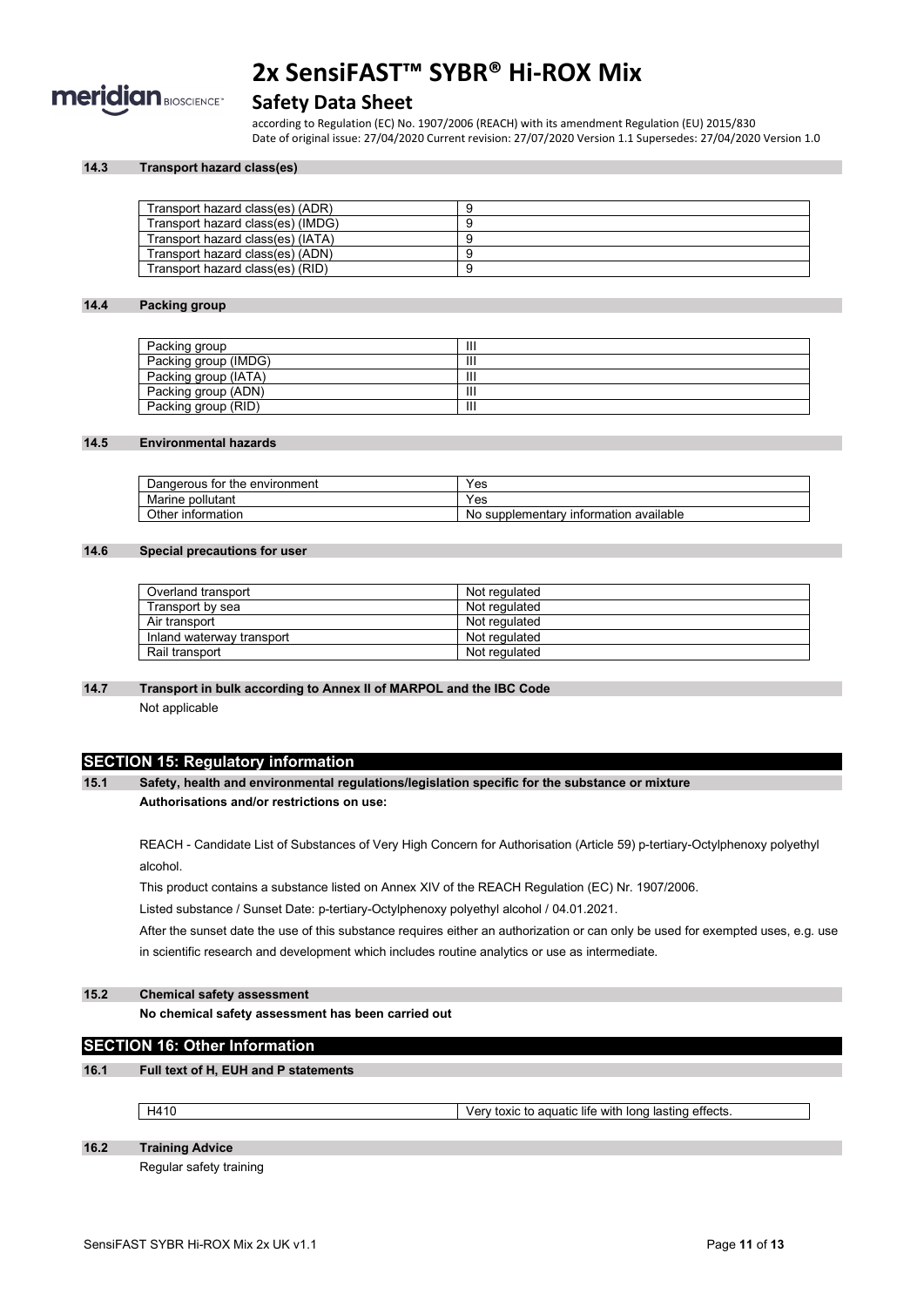

### **Safety Data Sheet**

according to Regulation (EC) No. 1907/2006 (REACH) with its amendment Regulation (EU) 2015/830 Date of original issue: 27/04/2020 Current revision: 27/07/2020 Version 1.1 Supersedes: 27/04/2020 Version 1.0

### **16.3 Abbreviations and acronyms**

| <b>ADR</b>       | Accord européen relatif au transport international des marchandises Dangereuses par Route      |
|------------------|------------------------------------------------------------------------------------------------|
| <b>ATE</b>       | <b>Acute Toxicity Estimate</b>                                                                 |
| CAS              | <b>Chemical Abstracts Service number</b>                                                       |
| <b>CLP</b>       | Classification, Labeling and Packaging                                                         |
| <b>DNEL</b>      | Derived No effect Limit                                                                        |
| EC               | <b>European Community</b>                                                                      |
| EC <sub>50</sub> | <b>Effective Concentration 50%</b>                                                             |
| EN               | European Norm                                                                                  |
| <b>IARC</b>      | International Agency for Research on Cancer                                                    |
| <b>IATA</b>      | International Air Transport Association                                                        |
| <b>IBC</b>       | Intermediate Bulk Container                                                                    |
| <b>IMDG</b>      | International Maritime Dangerous Goods Code                                                    |
| <b>IMO</b>       | International Maritime Organisation                                                            |
| <b>LC50</b>      | Lethal Concentration 50%                                                                       |
| LD50             | Lethal Dose 50%                                                                                |
| <b>MAC</b>       | <b>Maximal Allowed Concentration</b>                                                           |
| O/W              | Oil-in-Water (chemistry)                                                                       |
| OECD             | Organisation for Economic Co-operation and Development                                         |
| PBT              | Persistent, bioaccumulative and toxic                                                          |
| <b>PMcc</b>      | Pensky-Martens Closed Cup test                                                                 |
| PNEC             | Predicted no effect concentration                                                              |
| <b>REACH</b>     | Registration, Evaluation and Authorisation of CHemicals                                        |
| <b>RID</b>       | Règlement concernant le transport international ferroviaire de marchandises                    |
| <b>STEL</b>      | Short Term Exposure Limit                                                                      |
| <b>TWA</b>       | <b>Time Weighted Average</b>                                                                   |
| <b>UNXXXX</b>    | Number assigned by the United Nations Committee of Experts on the Transport of Dangerous Goods |
| vPvB             | Very persistent and very bioaccumulative                                                       |

### **16.4 Recommended Restriction on Use**

Only for professional user working under controlled conditions.

Consider employee restrictions for young people (e.g. 94/33/EC)

Consider employee restrictions for pregnant women and nursing women (e.g. 92/85/EEC)

### **16.5 Further Information**

**Bioline Reagents Ltd,** part of Meridian Bioscience, provides the information contained herein in good faith being up-to-date of own realizations at revision time. This document is intended only as a guide to the appropriate precautionary handling of the material by a properly trained person using this product. Individuals receiving the information must exercise their independent judgement in determining its appropriateness for a particular purpose.

**Bioline Reagents Ltd,** part of Meridian Bioscience, makes NO REPRESENTATIONS or WARRANTIES, either expressed or implied, including without limitation any warranties of merchantability, fitness for a particular purpose with respect to the information set forth herein or the product to which the information refers.

Accordingly, **Bioline Reagents Ltd**, Meridian Bioscience or other subsidiaries, will not be responsible for damages resulting from use of or reliance upon this information. See terms and conditions at the end of our price lists for additional information.